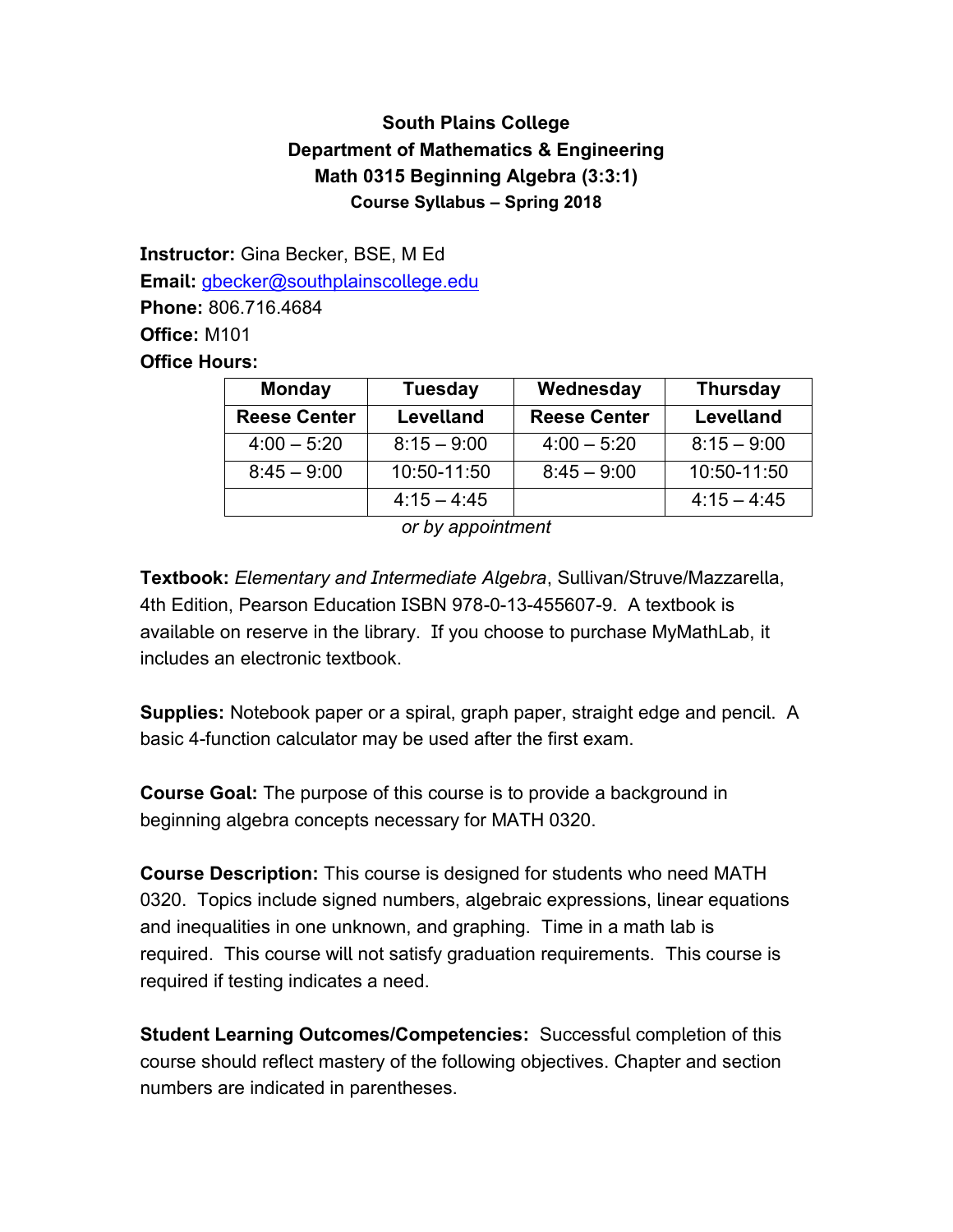- 1. Add, subtract, multiply and divide real numbers. (1.5)
- 2. Use the order of operations to simplify an expression. (1.7)
- 3. Simplify algebraic expressions. (1.8)
- 4. Solve linear equations. (2.1, 2.2, 2.3)
- 5. Translate and solve word problems. (2.5, 2.6, 2.7)
- 6. Solve linear inequalities. (2.8)
- 7. Graph equations in two variables by the intercept method and the slope intercept method. (3.1, 3.2, 3.3, 3.4)
- 8. Solve systems of equations by graphing, substitution, and elimination. (4.1, 4.2, 4.3)
- 9. Evaluate expressions using exponent rules. (5.2, 5.4)
- 10. Add, subtract, multiply and divide polynomials. (5.1, 5.3, 5.5)
- 11. Factor polynomials, (6.1, 6.2, 6.3, 6.4, 6.5)
- 12. Solve quadratic equations by factoring. (6.6)

**Course Requirements:** To achieve success in this class, a student should attend all class meetings, take notes and participate in class, and complete all homework assignments and examinations, including the final examination.

**Attendance Policy:** Your attendance and active participation is vital to your success in this class. Attendance will be taken at the beginning of each class meeting. Should you arrive after attendance has been taken you will be marked as tardy for that class. Two tardies will be considered as one absence. If you exceed 4 absences during the course of the semester, you may be dropped from this course with a grade of X or F.

**Course Expectations:** Attend class, be on time, do homework, and be prepared to participate. Turn off and put away all electronic devices when you enter the classroom and keep off for the duration of the class.

## **Assignments and Grading:**

Homework, quizzes and lab work: Homework assignments will be given daily. Work the problems on lined notebook paper. Write the problem, show all work and clearly identify your answer. Late homework will not be accepted and a grade of zero will be assigned. A quiz will be given each class period covering problems from the homework assignment. A grade will be assigned based on completion of the homework and grade made on the quiz. A lab assignment will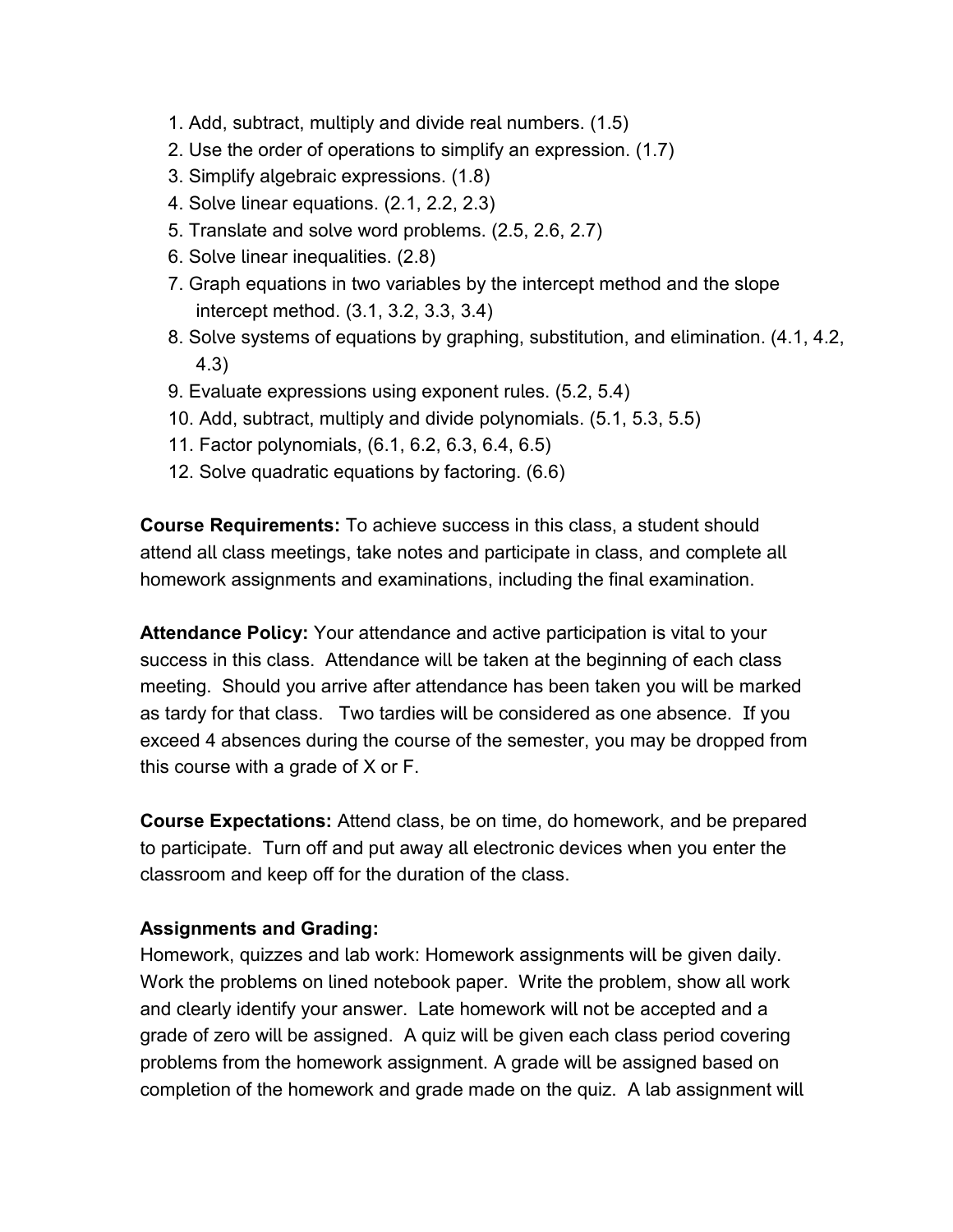be given for each class and a grade will be assigned. No make-up labs are available. The average for all homework, quizzes and lab work will account for 20% of the course grade.

Exams: Your course grade will include four unit exams, which will count as 60% of the grade and the final comprehensive exam, which will account for 20% of the course grade. Your final exam grade will take the place of your lowest exam grade, if it is a higher score. There will be no makeup tests.

Your final average will determine your letter grade for this class; determined by the following scale:

| A - 90-100    | $D - 60 - 69$ |
|---------------|---------------|
| $B - 80 - 89$ | F - 0-59      |
| C - 70-79     |               |

**Tutoring:** Students may obtain free tutoring in Room M116 at Levelland and Building 2, Room 206 and 208 at Reese Center. Tutoring schedules will be posted on campus. Please remember to sign in when you seek the help of a tutor.

**Equal Opportunity:** South Plains College strives to accommodate the individual needs of all students in order to enhance their opportunities for success in the context of a comprehensive community college setting. It is the policy of South Plains College to offer all educational and employment opportunities without regard to race, color, national origin, religion, gender, disability or age.

**ADA Accommodation:** Students with disabilities, including but not limited to physical, psychiatric or learning disabilities, who wish to request accommodations in this class should notify the Special Services Office early in the semester so that the appropriate arrangements may be made. In accordance with federal law, a student requesting accommodations must provide acceptable documentation of his/her disability to the Special Services Coordinator. For more information, call or visit the Special Services Office in Reese Center Building 8, 806-716-4675 or call or visit the Disability Services Office in the Student Health & Wellness Office, 806-716-2577.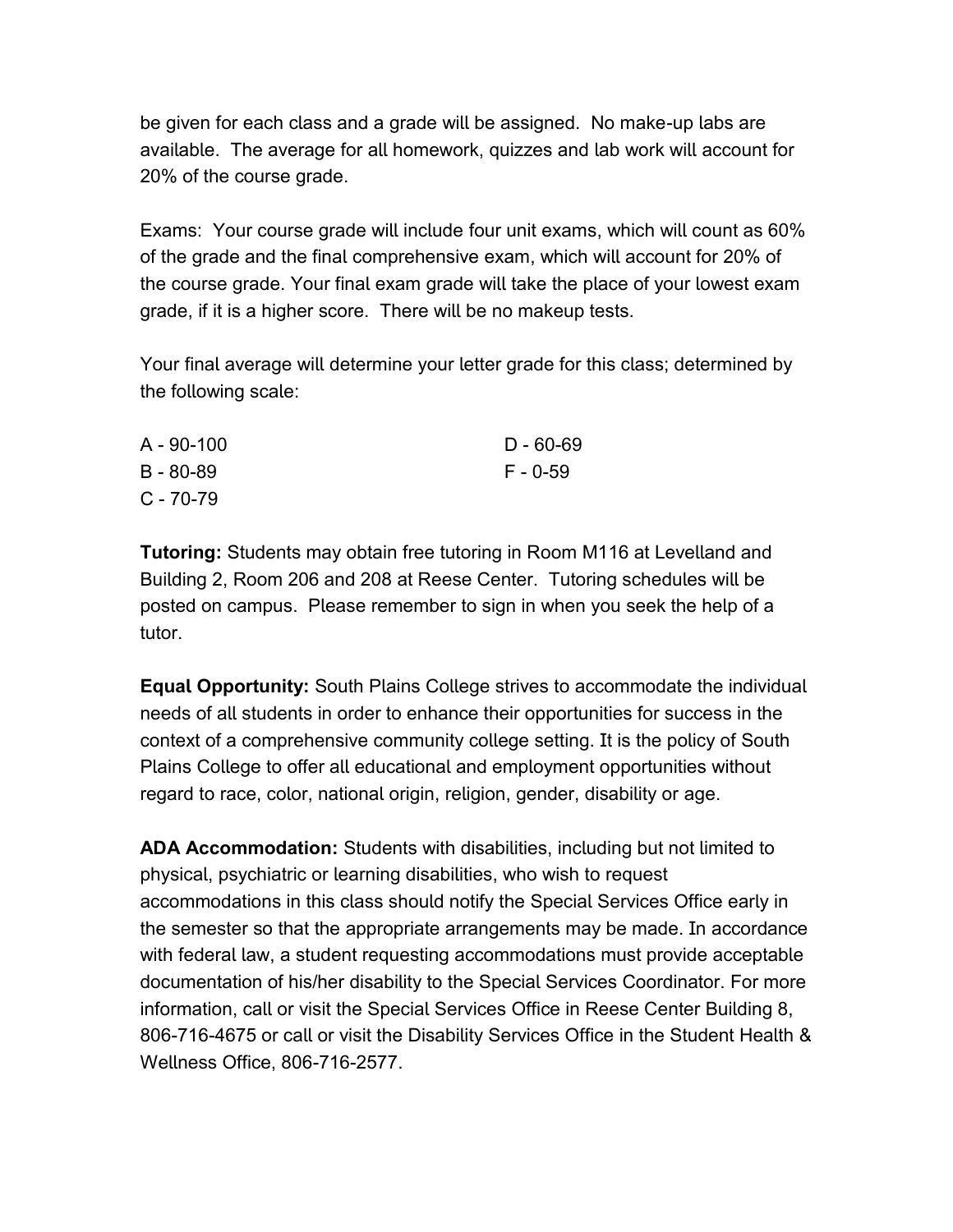**Diversity and Learning Environment:** In this class, the teacher will establish and support an environment that values and nurtures individual and group differences and encourages engagement and interaction. Understanding and respecting multiple experiences and perspectives will serve to challenge and stimulate all of us to learn about others, about the larger world and about ourselves. By promoting diversity and intellectual exchange, we will not only mirror society as it is, but also model society as it should and can be.

**Classroom Civility:** Students are expected to be respectful of their fellow classmates and maintain a classroom environment that is conducive to learning. Turn off all cell phones and other electronic devices before entering the room. The instructor reserves the right to ask a student to leave if his/her cell phone is left on and disrupts the class. Refrain from using offensive language, reading newspapers, chewing tobacco products, or otherwise being disruptive in class. Food and/or drinks are NOT allowed in the classroom.

**Academic Honesty:** Students are expected to uphold the ideas of academic honesty. Academic dishonesty includes, but is not limited to, cheating on tests, collaborating with another student during a test, copying another student's work, using materials not authorized, and plagiarism. Students who do not follow the academic honesty policy will receive a grade of zero for the assignment, and may be dropped from the course with an F, or face possible suspension from the college. *Math apps, smart phones, smart watches and graphing calculators are not allowed in this class.*

**Campus Concealed Carry:** Texas Senate Bill - 11 (Government Code 411.2031, et al.) authorizes the carrying of a concealed handgun in South Plains College buildings only by persons who have been issued and are in possession of a Texas License to Carry a Handgun. Qualified law enforcement officers or those who are otherwise authorized to carry a concealed handgun in the State of Texas are also permitted to do so. Pursuant to Penal Code (PC) 46.035 and South Plains College policy, license holders may not carry a concealed handgun in restricted locations. For a list of locations, please refer to the SPC policy at: [\(http://www.southplainscollege.edu/human\\_resources/policy\\_procedure/hhc.php\)](http://www.southplainscollege.edu/human_resources/policy_procedure/hhc.php)) Pursuant to PC 46.035, the open carrying of handguns is prohibited on all South Plains College campuses. Report violations to the College Police Department at 806-716-2396 or 9-1-1.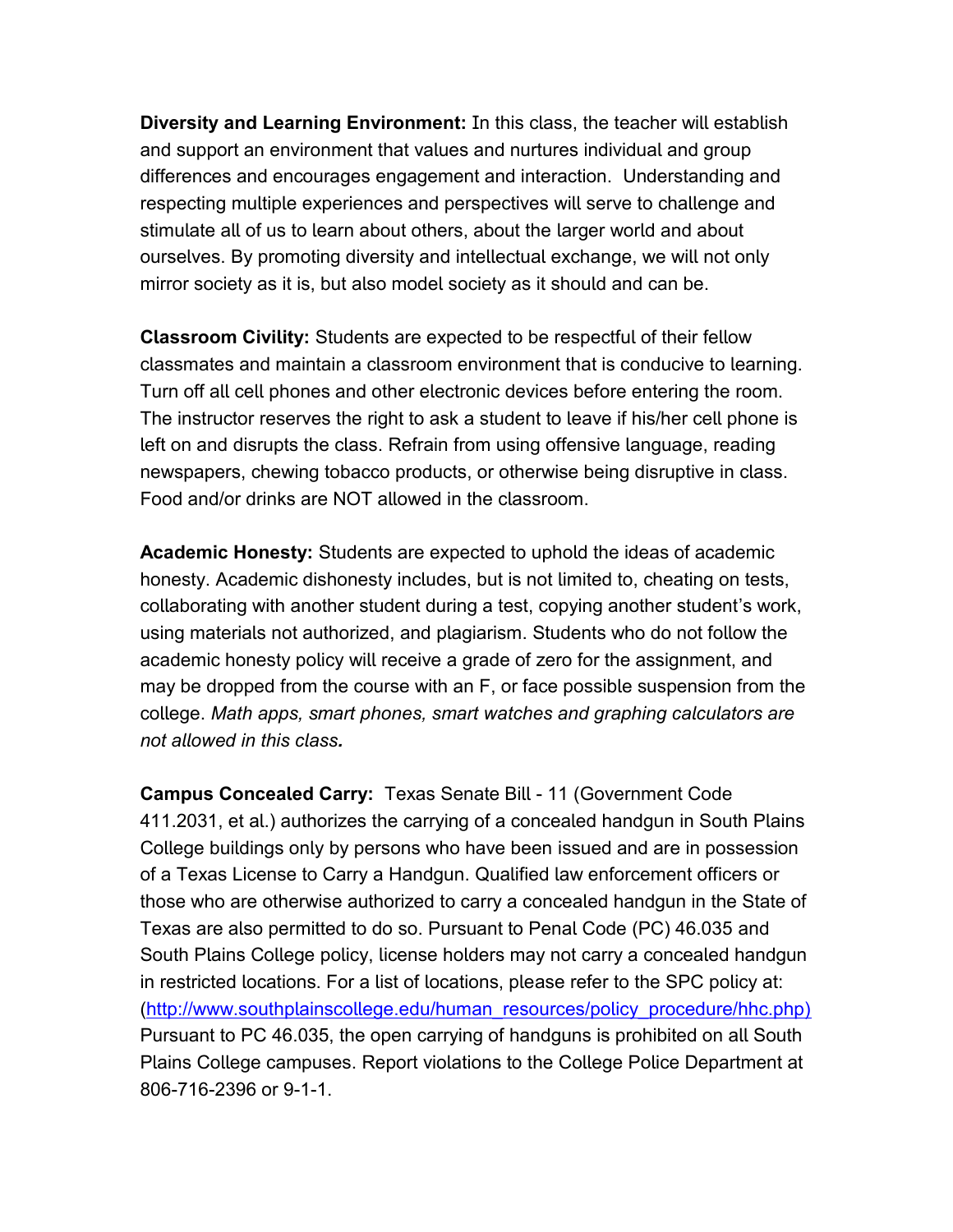## **Tentative Course Schedule**

| <b>Week</b>     | <b>Monday</b>      |                | Wednesday          |                   |
|-----------------|--------------------|----------------|--------------------|-------------------|
| $\mathbf 1$     | <b>January 15</b>  | No Class       | <b>January 17</b>  | 1.4               |
| $\overline{2}$  | <b>January 22</b>  | 1.5            | <b>January 24</b>  | 1.7               |
| 3               | <b>January 29</b>  | 1.8            | <b>January 31</b>  | 5.1               |
| $\overline{4}$  | <b>February 5</b>  | Exam 1         | <b>February 7</b>  | 2.1/2.2           |
| 5               | <b>February 12</b> | 2.3            | <b>February 14</b> | 2.8               |
| 6               | <b>February 19</b> | 5.2            | <b>February 21</b> | 5.3/5.4           |
| $\overline{7}$  | <b>February 26</b> | 5.5            | <b>February 28</b> | Exam 2            |
| 8               | March 5            | 6.1/6.2        | March 7            | 6.3               |
| 9               | March 19           | 6.4            | <b>March 21</b>    | 6.5               |
| 10              | March 26           | 6.6            | March 28           | Exam <sub>3</sub> |
| 11              | <b>April 2</b>     | No Class       | April 4            | 3.1               |
| 12 <sub>2</sub> | <b>April 9</b>     | 3.2            | <b>April 11</b>    | 3.3/3.4           |
| 13              | April 16           | 4.1/4.2        | April 18           | 4.3               |
| 14              | April 23           | Exam 4         | April 25           | 2.5               |
| 15              | April 30           | 2.6/2.7        | May 2              | <b>Review</b>     |
| 16              | May 7              | <b>Sec 204</b> | May 9              | <b>Sec 205</b>    |
|                 | <b>Final Exam</b>  | 5:30-7:30      | <b>Final Exam</b>  | 5:30-7:30         |